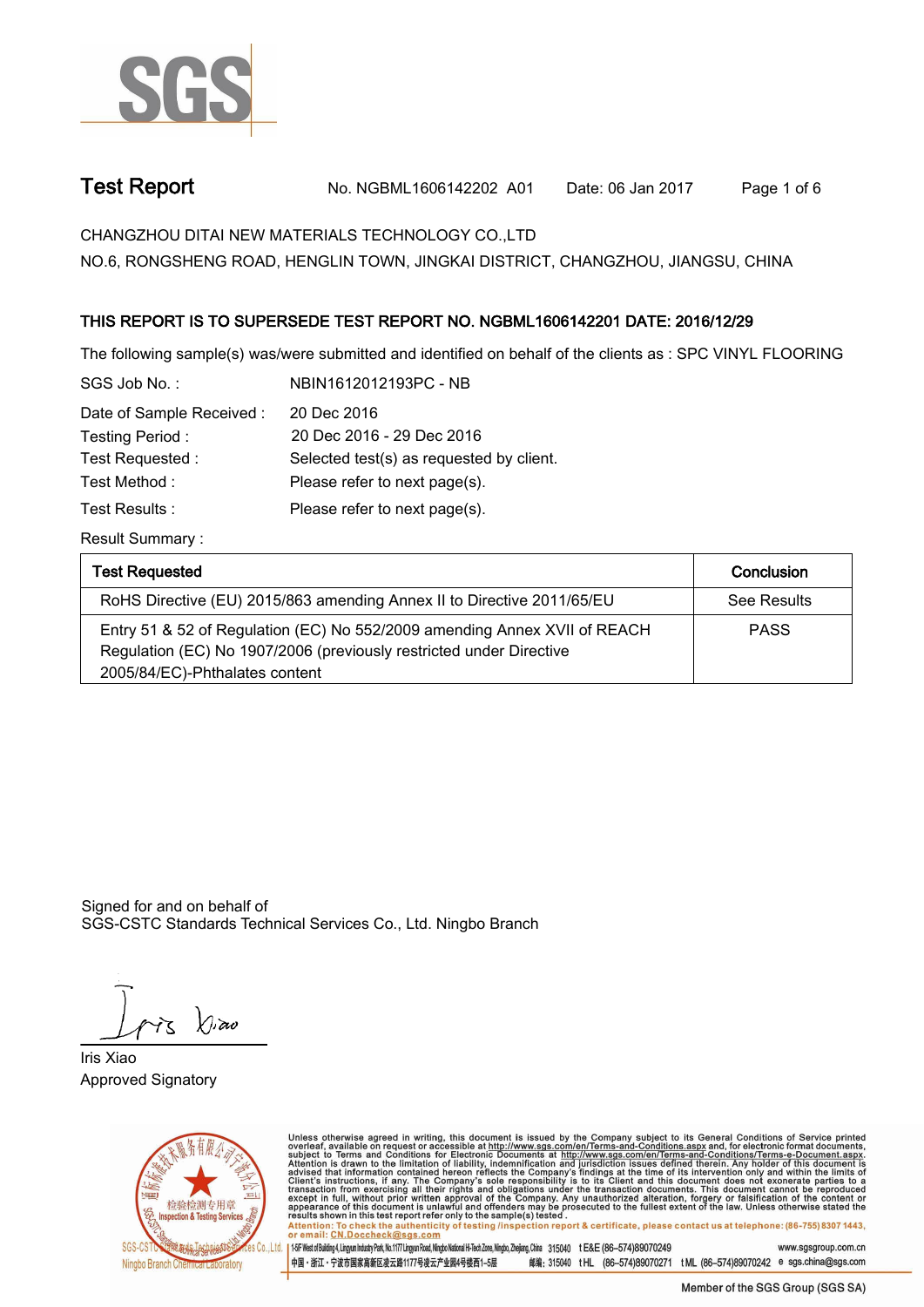

**Test Report. No. NGBML1606142202 A01 Date: 06 Jan 2017. Page 2 of 6.**

**Test Results :.**

**Test Part Description :.**

| Specimen No. | <b>SGS Sample ID</b> | <b>Description</b>                           |
|--------------|----------------------|----------------------------------------------|
| SN1          | NGB16-061422.001     | GREY SOLID WITH BROWN/DARK BROWN FILM(MIXED) |

**Remarks :**

- **(1) 1 mg/kg = 0.0001%**
- **(2) MDL = Method Detection Limit**
- **(3) ND = Not Detected ( < MDL )**
- **(4) "-" = Not Regulated**

### **RoHS Directive (EU) 2015/863 amending Annex II to Directive 2011/65/EU.**

**Test Method :. (1) With reference to IEC 62321-5:2013, determination of Cadmium by ICP-OES.** 

**(2) With reference to IEC 62321-5:2013, determination of Lead by ICP-OES.**

**(3) With reference to IEC 62321-4:2013, determination of Mercury by ICP-OES.**

**(4) With reference to IEC 62321:2008, determination of Hexavalent Chromium by Colorimetric Method using UV-Vis..**

| Test Item(s)               | <u>Limit</u> | <u>Unit</u> | MDL | <u>001</u> |
|----------------------------|--------------|-------------|-----|------------|
| Cadmium (Cd)               | 100          | mg/kg       |     | ND         |
| Lead (Pb)                  | 1000         | mg/kg       |     | ND         |
| Mercury (Hg)               | 1000         | mg/kg       |     | ND         |
| Hexavalent Chromium (CrVI) | 1000         | mg/kg       |     | ND         |

**Notes :.**

**(1) The maximum permissible limit is quoted from RoHS Directive (EU) 2015/863.**

**(2) The sample was analyzed on behalf of the applicant as mixing sample in one testing. The above result was only given as the informality value and only for reference..**

# **Entry 51 & 52 of Regulation (EC) No 552/2009 amending Annex XVII of REACH Regulation (EC) No 1907/2006 (previously restricted under Directive 2005/84/EC)-Phthalates content.**

**Test Method :. With reference to EN14372: 2004, analysis was performed by GC-MS..**

| <u>Test Item(s)</u>           | CAS NO. | ∟imit                    | Unit | MDL   | <u>001</u> |
|-------------------------------|---------|--------------------------|------|-------|------------|
| 1. For all toys and childcare |         |                          |      |       |            |
| articles                      |         |                          |      |       |            |
| Dibutyl Phthalate (DBP)       | 84-74-2 | $\overline{\phantom{a}}$ | %    | 0.003 | ND.        |

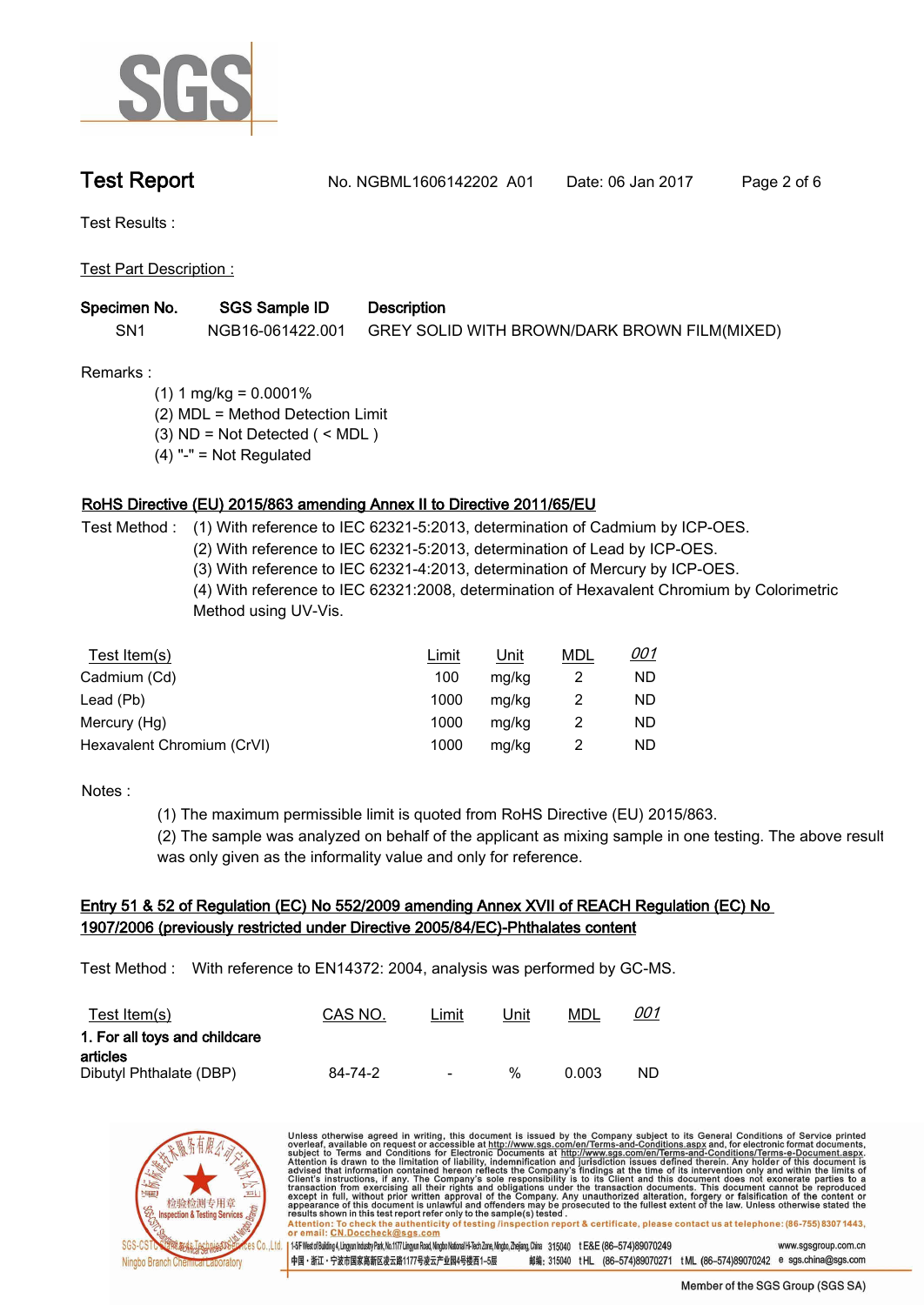

| <b>Test Report</b>                                        |                             |                          |             | No. NGBML1606142202 A01<br>Date: 06 Jan 2017 |             |  |  | Page 3 of 6 |
|-----------------------------------------------------------|-----------------------------|--------------------------|-------------|----------------------------------------------|-------------|--|--|-------------|
| Test Item(s)                                              | CAS NO.                     | <u>Limit</u>             | <u>Unit</u> | <b>MDL</b>                                   | <u>001</u>  |  |  |             |
| Benzylbutyl Phthalate (BBP)                               | 85-68-7                     |                          | %           | 0.003                                        | ND          |  |  |             |
| Bis(2-ethylhexyl)<br>Phthalate(DEHP)                      | 117-81-7                    | $\overline{\phantom{0}}$ | %           | 0.003                                        | 0.016       |  |  |             |
| Total (DBP+BBP+DEHP)                                      |                             | 0.1                      | %           | $\overline{\phantom{a}}$                     | 0.016       |  |  |             |
| 2. For toys and childcare<br>articles that can be mouthed |                             |                          |             |                                              |             |  |  |             |
| Diisononyl Phthalate (DINP)                               | 28553-12-0/68515<br>$-48-0$ |                          | $\%$        | 0.010                                        | ND.         |  |  |             |
| Di-n-octyl Phthalate (DNOP)                               | 117-84-0                    |                          | %           | 0.003                                        | ND.         |  |  |             |
| Diisodecyl Phthalate (DIDP)                               | 26761-40-0/68515<br>$-49-1$ | $\overline{\phantom{0}}$ | %           | 0.010                                        | ND.         |  |  |             |
| Total (DINP+DNOP+DIDP)                                    |                             | 0.1                      | %           | $\overline{\phantom{a}}$                     | ND          |  |  |             |
| Conclusion                                                |                             |                          |             |                                              | <b>PASS</b> |  |  |             |

### **Notes :.**

**(1) European Parliament adopted new phthalate Entry 51 & 52 of Regulation (EC) No 552/2009 amending Annex XVII of REACH Regulation (EC) No 1907/2006 (previously restricted under Directive 2005/84/EC);**

**(1-1) DBP, BBP and DEHP are totally banned for use in any toys on childcare articles where their concentration exceeds 0.1% by mass.**

**(1-2) DINP, DNOP, DIDP are totally banned for use in toys and childcare articles that can be mouthed where their concentration exceeds 0.1% by mass..**



Unless otherwise agreed in writing, this document is issued by the Company subject to its General Conditions of Service printed<br>overleaf, available on request or accessible at http://www.sgs.com/en/Terms-and-Conditions.asp Attention: To check the authenticity of testing /inspection report & certificate, please contact us at telephone: (86-755) 8307 1443,

or email: CN.Doccheck@sgs.com 145F West of Building 4, Lingyun Industry Park, No.1177 Lingyun Road, Ningbo National Hi-Tech Zone, Ningbo, Zhejiang, China 315040 t E&E (86-574)89070249 www.sasgroup.com.cn

中国·浙江·宁波市国家高新区凌云路1177号凌云产业园4号楼西1-5层 邮编: 315040 tHL (86-574)89070271 tML (86-574)89070242 e sgs.china@sgs.com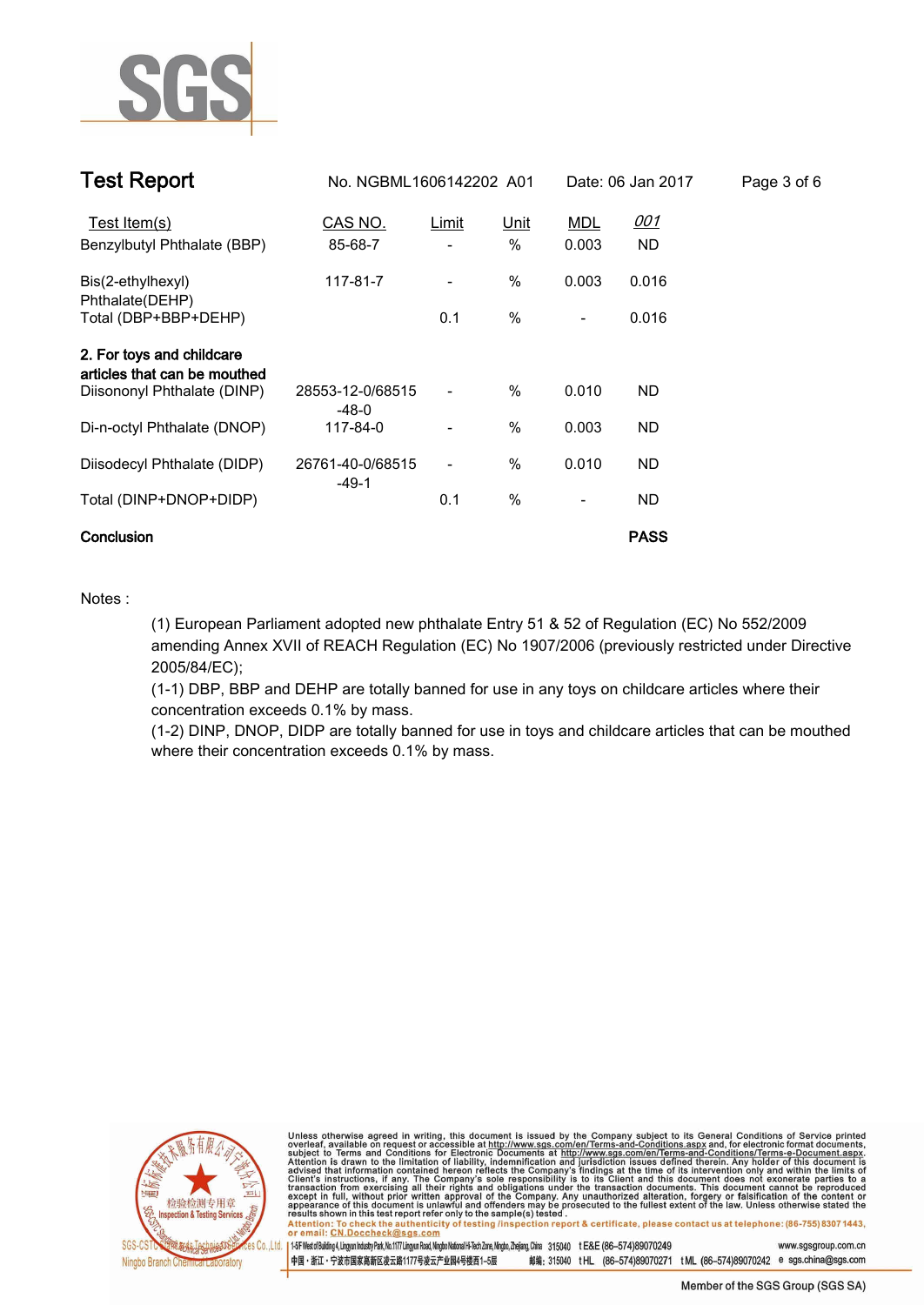

**Test Report. No. NGBML1606142202 A01 Date: 06 Jan 2017. Page 4 of 6.**

### **ATTACHMENTS**

## **RoHS Testing Flow Chart**

1) These samples were dissolved totally by pre-conditioning method according to below flow chart.  $(Cr^{6+}$  test method excluded)





Unless otherwise agreed in writing, this document is issued by the Company subject to its General Conditions of Service printed overleaf, available on request or accessible at http://www.sgs.com/en/Terms-and-Conditions.as

Attention: To check the authenticity of testing linspection report & certificate, please contact us at telephone: (86-755) 8307 1443, or email: CN.Doccheck@sgs.com 145F West of Building 4, Lingyun Industry Park, No.1177 Lingyun Road, Ningbo National Hi-Tech Zone, Ningbo, Zhejiang, China 315040 tE&E (86-574)89070249 www.sasgroup.com.cn

中国·浙江·宁波市国家高新区凌云路1177号凌云产业园4号楼西1-5层 邮编: 315040 tHL (86-574)89070271 tML (86-574)89070242 e sgs.china@sgs.com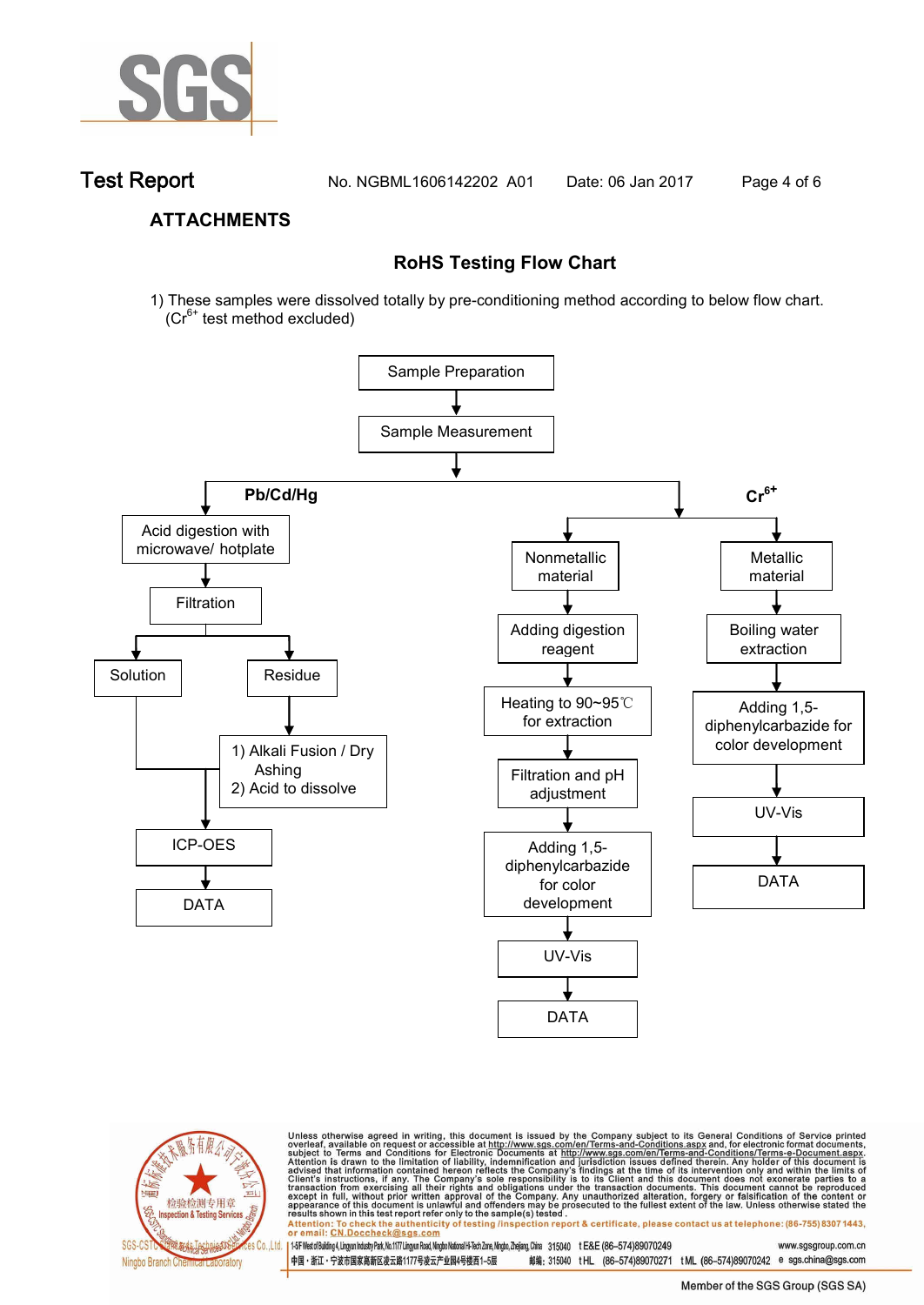

# **ATTACHMENTS**

# **Phthalates Testing Flow Chart**





Unless otherwise agreed in writing, this document is issued by the Company subject to its General Conditions of Service printed overleaf, available on request or accessible at http://www.sgs.com/en/Terms-and-Conditions.as

Attention: To check the authenticity of testing linspection report & certificate, please contact us at telephone: (86-755) 8307 1443, or email: CN.Doccheck@sgs.com 145F West of Building 4, Lingyun Industry Park, No. 1177 Lingyun Road, Ningbo National Hi-Tech Zone, Ningbo, Zhejiang, China 315040 t E&E (86-574)89070249 www.sgsgroup.com.cn

中国・浙江・宁波市国家高新区凌云路1177号凌云产业园4号楼西1-5层 邮编: 315040 tHL (86-574)89070271 tML (86-574)89070242 e sgs.china@sgs.com